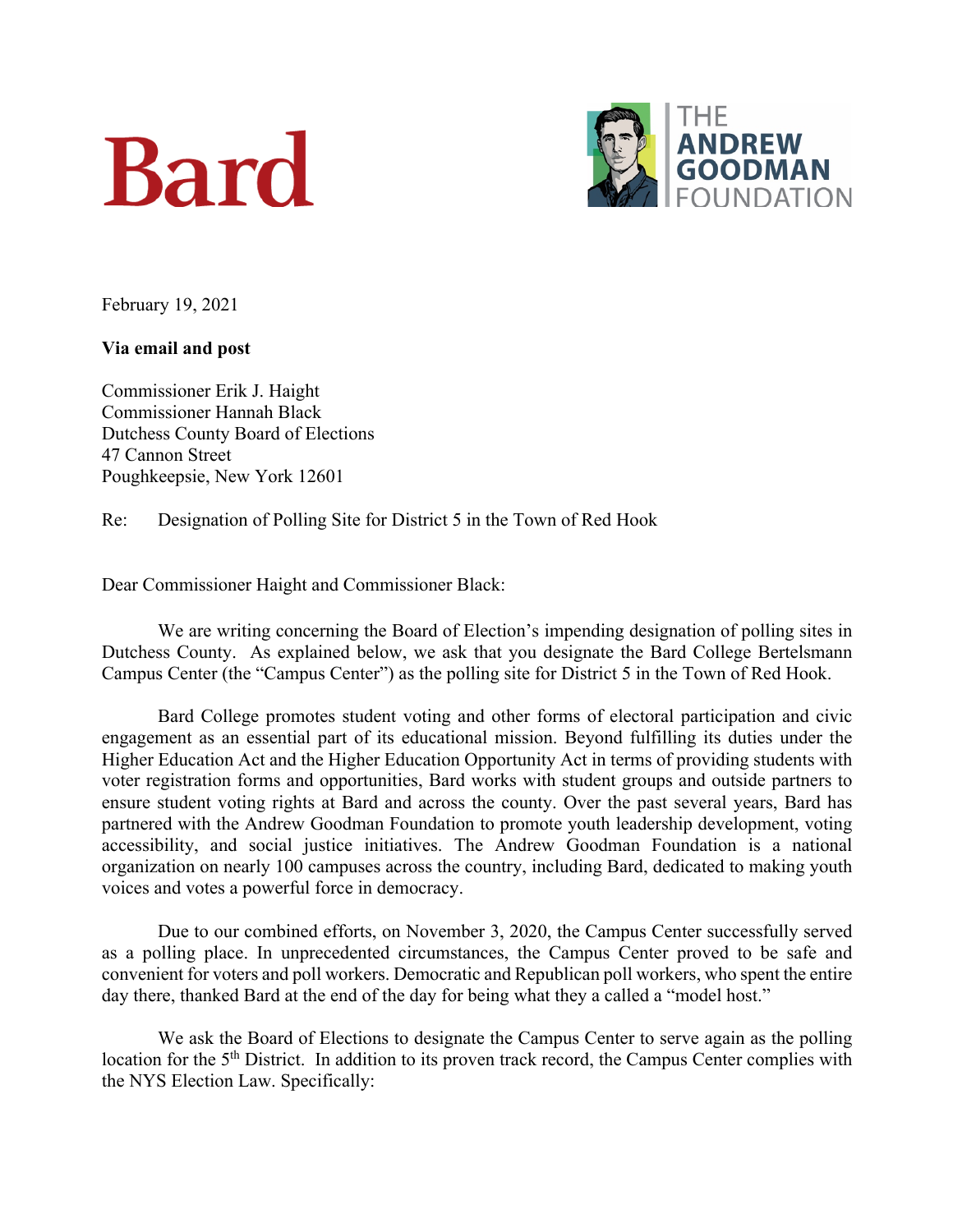- the Campus Center is in close proximity to the Dutchess County LOOP bus stop (a .2-.3-mile, 4-minute walk on well-lit sidewalks);
- the Campus Center is accessible for those with disabilities and has satisfied the ADAcompliance survey required under the Election Law;
- the Campus Center is in the heart of the Bard campus, and thus is within easy walking distance to the majority of voters in District 5, who live or work on campus;
- the Campus Center provides a large quantity of parking including several designated accessible parking places – within the immediate vicinity of the Campus Center;
- the Campus Center has large, open spaces which allow for socially-distant polling and adequate queuing as we continue to battle the COVID-19 pandemic; and
- the Campus Center allows for queuing inside the building, mitigating the impacts of inclement weather on elections.

On February 9, 2021, the Red Hook Town Board unanimously reaffirmed previous (unanimously approved) resolutions (including two from 2020) supporting the Campus Center as the polling site for District 5. The Town Board's input is critical, because state election law mandates consultation with the Town in this process.

The Bard College administration also endorses the Campus Center as the best polling place on campus. It is far preferable to the Performing Arts Center, which was briefly designated as a polling site in the now-rescinded resolution of November 30, 2020, because:

- The Campus Center is much closer to public transport than the Performing Arts Center.
- The Campus Center is at the center of the campus; the Performing Arts Center is nearly a mile from the center of campus, situated at the northern-most edge of a 600-acre main campus;
- The Campus Center has more proximate access to parking, including handicap parking, than the Performing Arts Center.
- The Campus Center has far better handicap accessibility and more and better situated handicap parking than other potential sites, like the Stevenson Gymnasium, which has little adjacent handicap parking and whose main floor is not on the same level of any entrance and thus requires the use of stairs or a single seated lift to access a polling location.
- The Campus Center is not regularly used as a core teaching facility and thus using it for polling is less disruptive to the day-to-day educational activities of the College than the Performing Arts Center, which regularly holds classes, rehearsals and student and public performances.
- The Campus Center is a substance-free building and has no liquor license, so alcohol is not sold or served there.
- The Campus Center, like other Bard facilities, is regularly used by the public: it contains a fully functioning United States Postal Service post office and hosts regular public events, including regular annual meetings of Bard's senior learners in its Lifetime Learning Institute.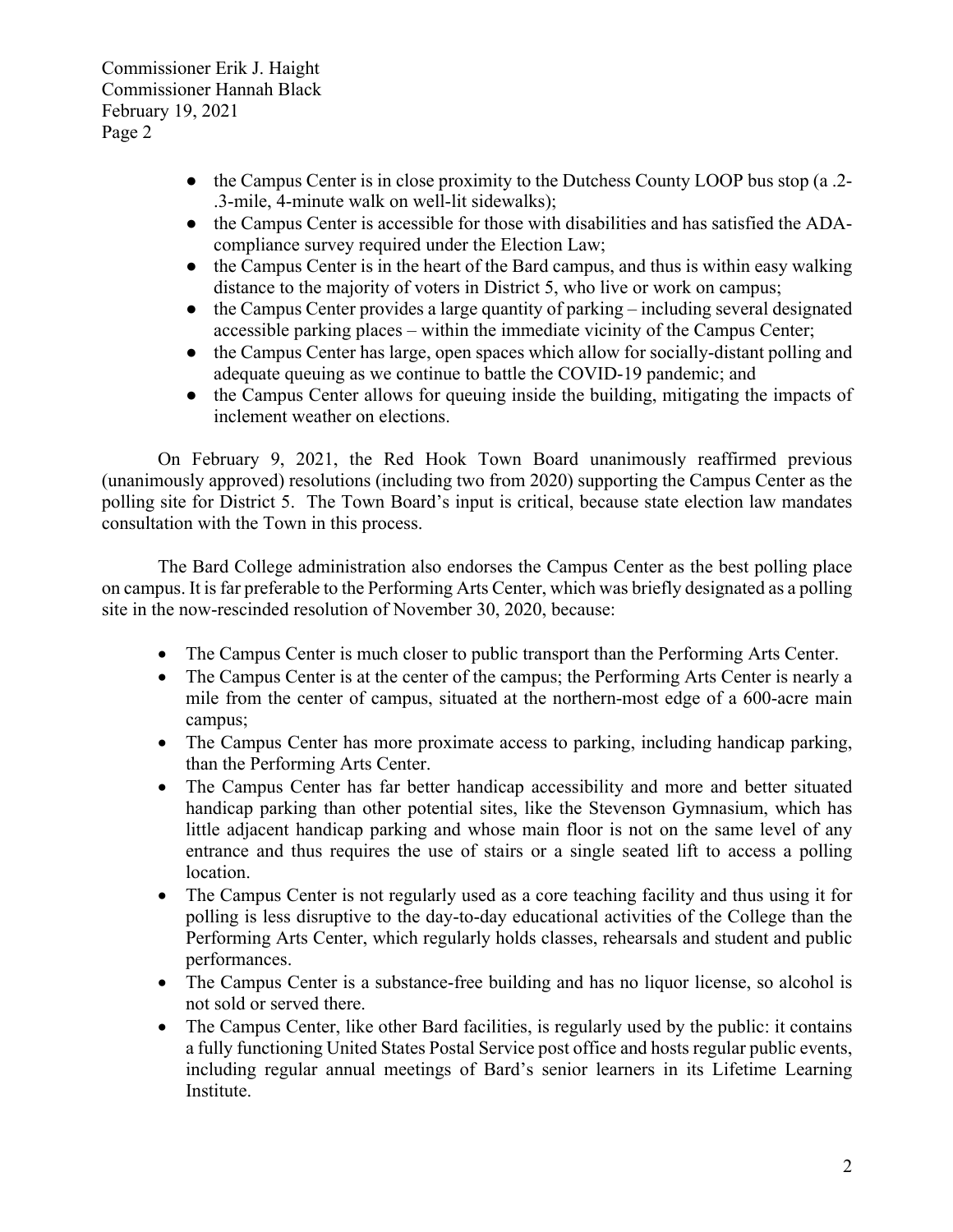The Campus Center is also a far better location than St. John's Episcopal in Barrytown, the previous exclusive polling site in District 5, because:

- To support youth voters, who comprise 65-70% of the registered voters in District 5, it is important that the polling site be viewed as safe and accessible. These youth voters include a large number of Bard students from underrepresented communities, representing the largest concentration of youth voters and voters of color in Red Hook
- A significant majority of District 5 voters live near the center of the Bard campus, within easy walking distance of the Campus Center. St. John's is not accessible by foot, because it is situated on a dangerous windy and unlit county road with no sidewalk or walkable verge. Notably, Bard prohibits Bard-operated transportation from using this county road due to the dangerous driving conditions.
- The Campus Center is close to the Dutchess County LOOP bus stop; St. John's is not.
- The Campus Center has ample parking. St. John's has limited parking, consisting of two small lots that require either walking up or down an incline to get to the Church's entrances, creating a challenge for mobility-impaired voters.
- The Campus Center has handicap accessible parking. Neither of St. John's two small lots has designated handicap parking spaces.
- St. John's is not handicap accessible and fails to meet Americans with Disability Act guidelines for access (contrary to the erroneous conclusions of the Board of Elections' previous incomplete ADA assessment).
- The Campus Center is spacious; St. John's is too small for social distancing.
- The Campus Center has ample space for queuing inside the building, whereas the que at St. John's has forced voters to stand out in the pouring rain.<sup>1</sup>

If the Board proposes a location other than the Campus Center, we trust we will receive reasonable advance notice of the meeting considering such a proposal (as required by the New York State Open Meeting Law) and an opportunity to submit additional written comments.

In 2000 a bipartisan county legislative committee, on which current-County Executive Mark Molinaro served, was asked to review relevant legislation when Bard students, and students across the county, were systematically denied voting rights across the county by then Election Commissioner William Paroli Sr. The committee concluded unanimously that not only do students have the right to vote locally, but "[t]he Dutchess County Board of Elections should encourage the use of voting franchise among students." Our request that you designate the Campus Center as the polling location for District 5 is in that spirit.

Our request is in the spirit of this year, which marks the  $50<sup>th</sup>$  anniversary of the 26th Amendment to the U.S. Constitution. That amendment provides: "The right of citizens of the United

 $<sup>1</sup>$  At some point during our prior advocacy efforts for an on-campus polling place, Commissioner Haight raised a</sup> concern about the adequacy of the Bertelsmann Campus Center due to the supposed placement of political signs in the environs. Having surveyed the area and then consulted Bard Security, student life staff, and staff at Bard's Center for Civic Engagement, we found no such evidence.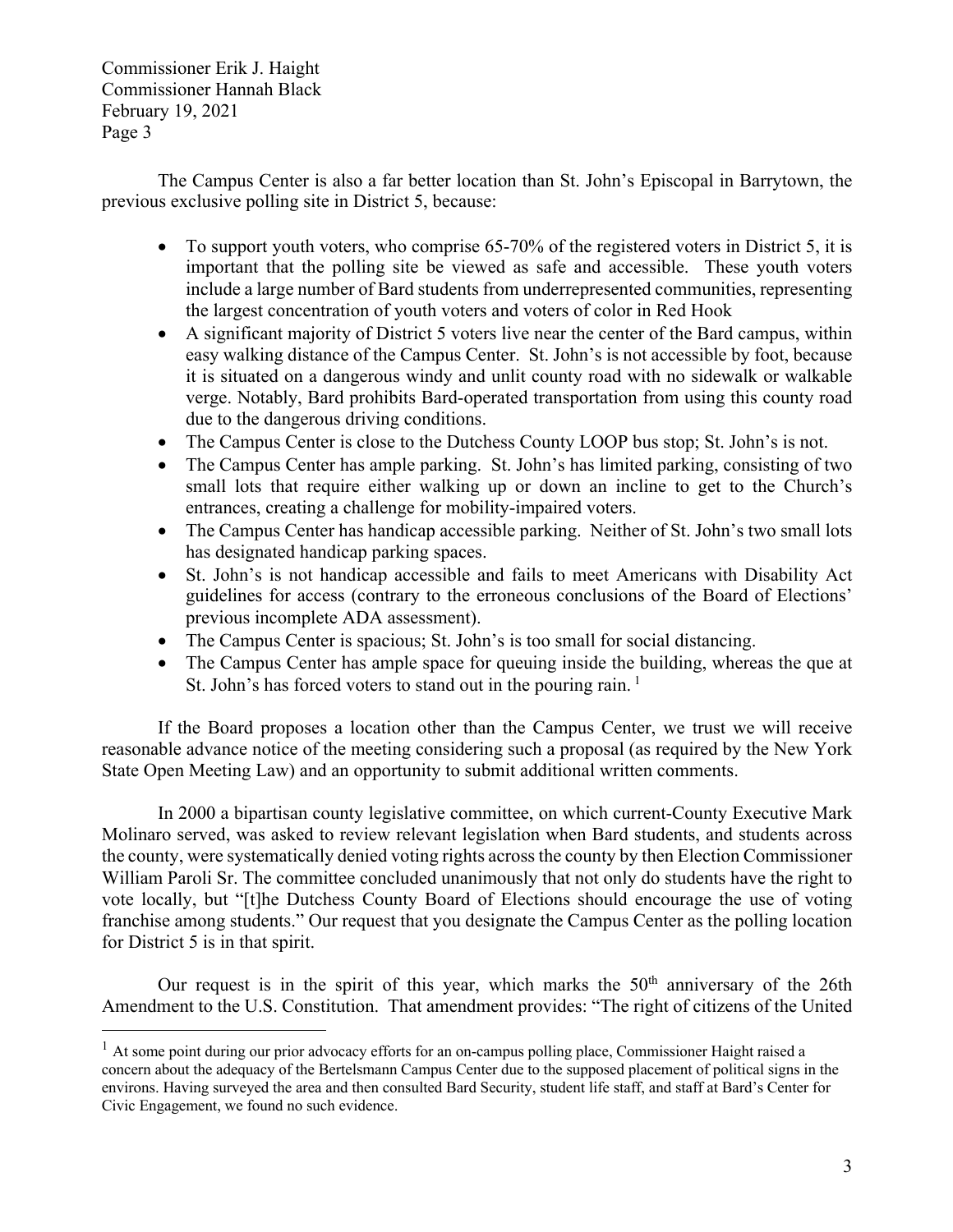States, who are eighteen years of age or older, to vote shall not be denied or abridged by the United States or by any State on account of age." Of note, in ratifying the 26<sup>th</sup> Amendment, Congress explicitly contemplated the unconstitutionality of forcing students to undertake special burdens such as travelling off-campus to vote. The 26th Amendment is one of many steps taken to extend voting rights since the founding of the republic. These extensions have removed barriers to voting for previously disenfranchised communities, including African Americans, women, and non-property owners.

It is well documented, if less well known, that youth voters have long been subjected to such barriers as well. Sadly, these barriers have existed in Dutchess County, as evidenced by the lawsuits that Bard students have had to pursue (successfully) over several decades. We write in the hope that this year the Board of Elections will designate the Campus Center, a polling site that comports with state and federal law, complies with the wishes of the Town of Red Hook, and which, most importantly, promotes youth voter participation.

Thank you for your consideration of this important matter.

Yours sincerely,

Jonathan A. Becker Executive Vice President, Bard College Director, Bard Center for Civic Engagement jbecker@bard.edu

Yael Bromberg, Esq. Chief Counsel for Voting Rights The Andrew Goodman Foundation

cc: Honorable Marcus J. Molinaro, County Executive-Dutchess County Honorable Kevin A. Cahill, Assembly Member, Assembly District 103